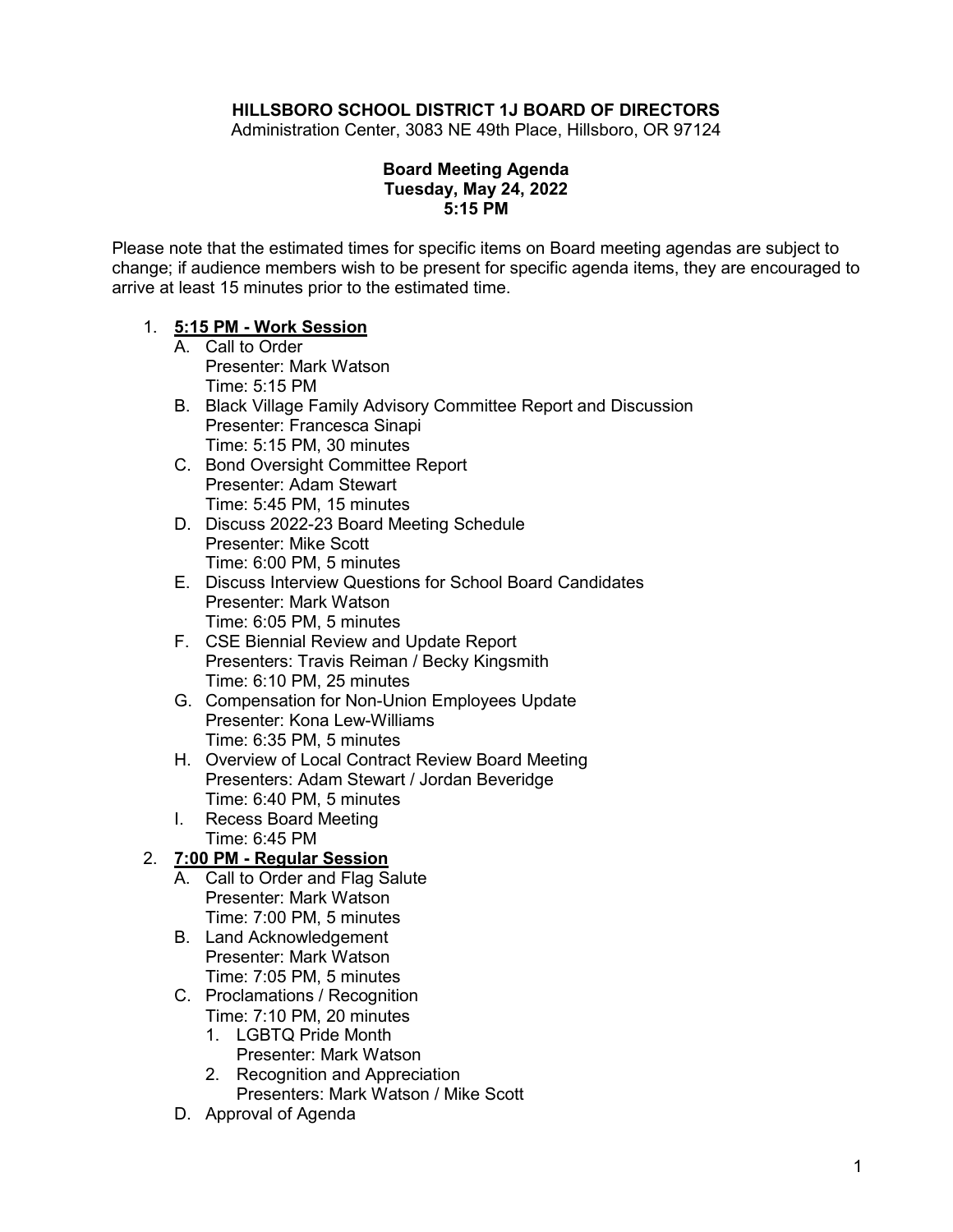Presenter: Mark Watson Time: 7:30 PM, 5 minutes

## **SAMPLE MOTION:** *I move that the Board of Directors approve the Agenda as printed.*

- E. Audience Time Presenter: Mark Watson Time: 7:35 PM, 5 minutes
- F. Consent Agenda *Consent agenda items are distributed to Board members in advance for study, and enacted with a single motion.* Presenter: Mark Watson

Time: 7:40 PM, 5 minutes

## **SAMPLE MOTION:** *I move that the Board of Directors approve the Consent Agenda as printed.*

- 1. Approve Minutes of April 26, 2022 Board Meeting
- 2. Approve Minutes of May 10, 2022 Board Meeting
- 3. Approve Routine Personnel Matters
- 4. Accept Gifts and Donations
- G. Action Items
	- 1. Approve Nutrition Services 2022-23 Paid Pricing Presenter: Nathan Roedel Time: 7:45 PM, 5 minutes **SAMPLE MOTION:** *I move that the Board of Directors approve the increase in meal prices effective July 1, 2022.*
	- 2. Award Contract for Domestic Water Pipe Replacement at McKinney Elementary **School**

Presenter: Adam Stewart

Time: 7:50 PM, 5 minutes

**SAMPLE MOTION:** *I move that the Board of Directors award the contract for the domestic water pipe replacement at McKinney Elementary School to Five-Star Builders for the bid amount of \$393,792.*

3. Endorse NWRESD Board of Directors Candidate

Presenter: Mark Watson

Time: 7:55 PM, 5 minutes

**SAMPLE MOTION:** *I move that the Board of Directors endorse Yadira Martinez to fill the remaining term for the vacancy of NWRESD Zone 3 to begin July 1, 2022.*

- 4. Acknowledge Gifts and Donations Presenter: Michelle Morrison Time: 8:00 PM, 5 minutes **SAMPLE MOTION:** *I move that the Board of Directors acknowledge the donation of \$7,000 from the Hillsboro Schools Foundation to Indian Hills Elementary School for the STEAM Makerspace grant.*
- 5. Declare Surplus Equipment and Authorize Disposal Presenter: Casey Waletich Time: 8:05 PM, 5 minutes **SAMPLE MOTION:** *I move that the Board of Directors declare the listed items as District surplus, and authorize the disposal in accordance with District Surplus Procedures.*
- 6. Approve Compensation for Non-Union Employees Presenter: Kona Lew-Williams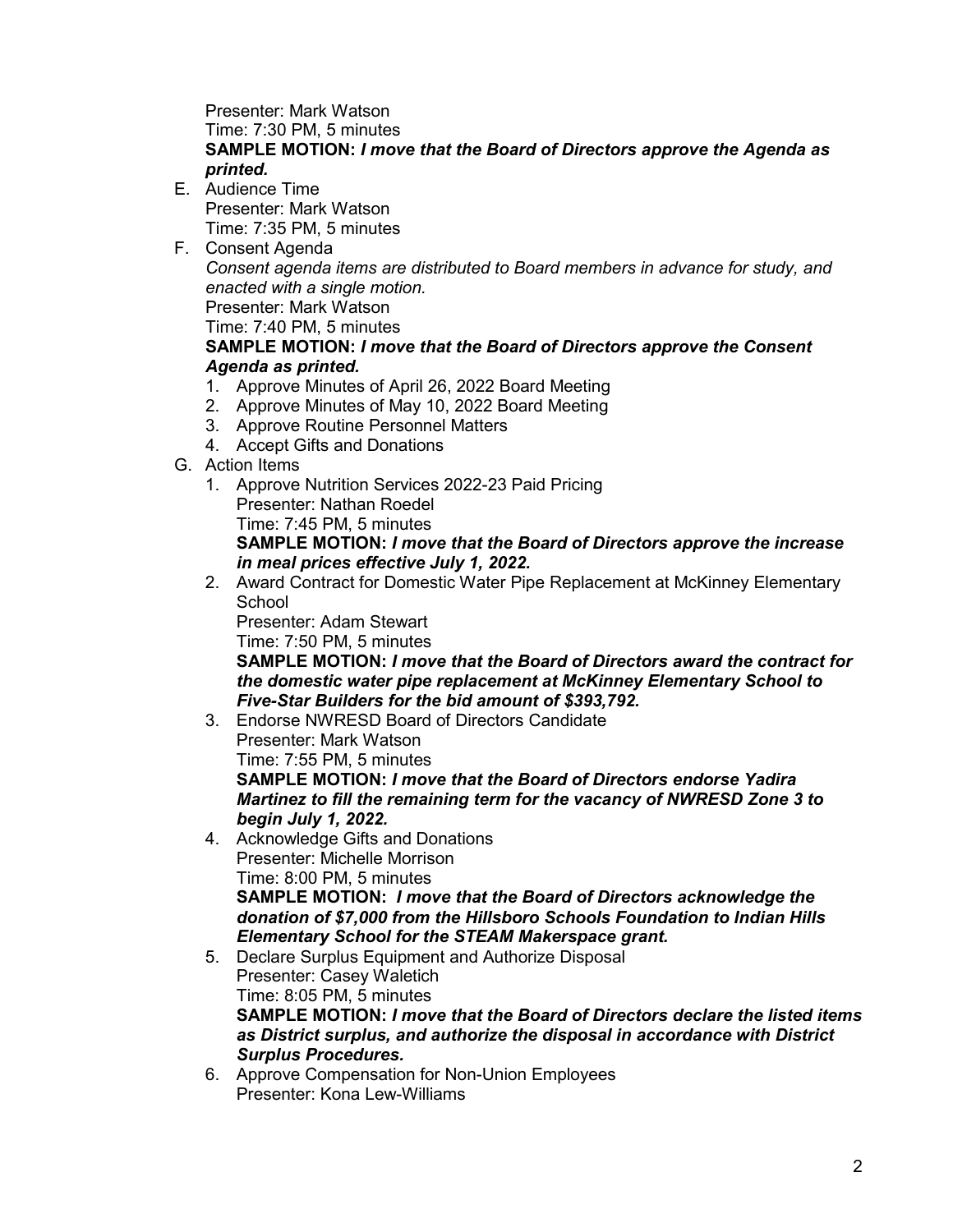Time: 8:10 PM, 5 minutes

**SAMPLE MOTION:** *I move that the Board of Directors approve the amended three-year agreement with executive management, administrators, confidential and supervisory-technical employees, to align with the compensation increases that were approved for licensed staff at the completion of the bargaining process.*

H. Recess Board Meeting; Convene Meeting of the Local Contract Review Board Presenter: Mark Watson

Time: 8:15 PM

1. Local Contract Review Board Hearing: Review and Approve Findings of Fact Exception from Competitive Bidding, and Authorizing a Specific Product **Specification** 

Presenters: Jordan Beveridge / Adam Stewart

Time: 8:15 PM, 5 minutes

**SAMPLE MOTION:** *I move that the Board of Directors, acting in the capacity of the Local Contract Review Board, approve the Findings of Fact allowing Special Procurements and Exemptions from Competitive Bidding for the Rauland Telecenter U Communication Systems and services from NIS Consulting when the administrative project management team believes it is in the best interest of the Hillsboro School District.*

- 2. Local Contract Review Board: Public Testimony Presenter: Mark Watson Time: 8:20 PM
- I. Adjourn Meeting of the Local Contract Review Board; Reconvene Board Meeting Presenter: Mark Watson Time: 8:20 PM
- J. Reports and Discussion
	- 1. Financial Report Presenter: Michelle Morrison Time: 8:20 PM, 5 minutes
- K. Policies First Reading

*Policies that are scheduled for first reading are included in the Board meeting packet. Staff members will not formally present the first reading of policies, unless the Board requests information that is not already included in the Board meeting packet. If no public comments or questions are received regarding these policies during the review period, they may be placed on the consent agenda for approval during the next regular meeting.*

Presenter: Mike Scott

Time: 8:25 PM, 5 minutes

- 1. D Fiscal Management
	- a. DJ: District Purchasing Presenter: Michelle Morrison
	- b. DJ-AR: District Purchasing Presenter: Michelle Morrison
	- c. DLC: Expense Reimbursements Presenter: Michelle Morrison
- 2. G -Personnel
	- a. GBC-AR: Staff Ethics
		- Presenter: Michelle Morrison
- L. HCU / HEA Reports Presenter: Mark Watson Time: 8:30 PM, 10 minutes